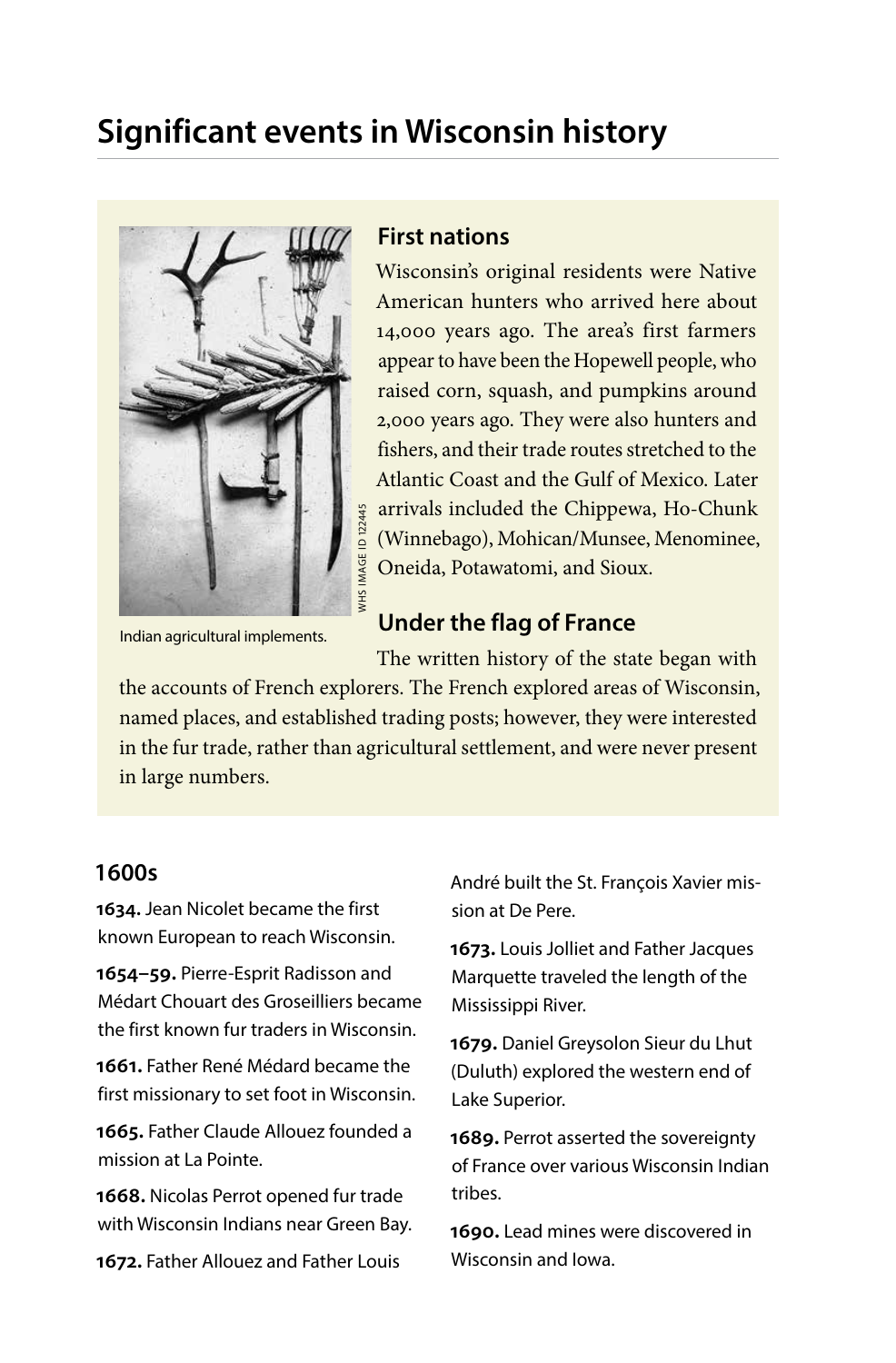### **1700s**

**1701–38.** The Fox Indian Wars occurred.

**1755.** Wisconsin Indians, under Charles Langlade, helped defeat British General Braddock during the French and Indian War.

**1763.** The Treaty of Paris was signed, making Wisconsin part of British colonial territory. ■ Wisconsin Indians staged a revolt against the new and comparatively more hostile British regime.

**1764.** Charles Langlade—later known as the "Father of Wisconsin"—settled at Green Bay.

**1766.** Jonathan Carver explored various sites along the Mississippi River, including a Fox Indian settlement at Prairie du Chien.

**1774.** The Quebec Act made Wisconsin a part of the Province of Quebec.

**1783.** The second Treaty of Paris was signed, making Wisconsin a U.S. territory.

**1787.** Under the Northwest Ordinance of 1787, Wisconsin was made part of the Northwest Territory. The governing units for the Wisconsin area prior to statehood were:

1787–1800 Northwest Territory. 1800–1809 Indiana Territory. 1809–1818 Illinois Territory. 1818–1836 Michigan Territory. 1836–1848 Wisconsin Territory.

**1795.** Jacques Vieau established a trading post at Milwaukee and outposts at Kewaunee, Manitowoc, and Sheboygan.

# **Under the flag of Great Britain**

Wisconsin experienced few changes under British control. It remained the western edge of European penetration into the American continent, important only as a source of valuable furs for export. French traders plied their trade, and British and colonial traders began to appear, but Europeans continued to be visitors rather than settlers.

# **Achieving territorial status**

In spite of the second Treaty of Paris, Wisconsin remained British in all but title until after the War of 1812. In 1815, the American army established control. Gradually, the British extinguished Indian title to the southeastern half of the state. Lead mining brought the first heavy influx of settlers and ended the dominance of the fur trade in the economy of the area. The lead mining period ran from about 1824 to 1861. Almost half of the 11,683 people who lived in the territory in 1836 were residents of the lead mining district in the southwestern corner of the state.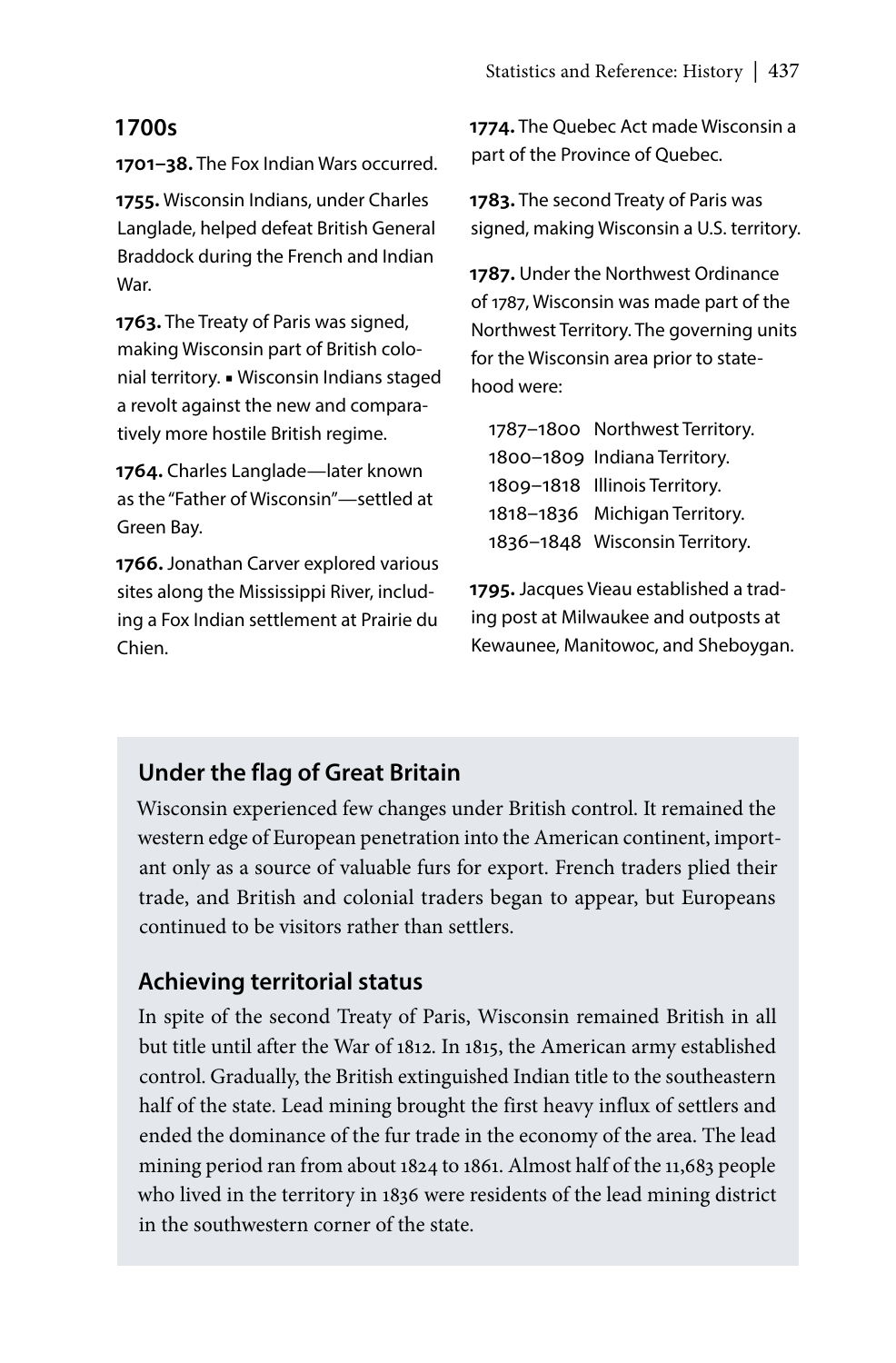# **1800s**

**1804.** William Henry Harrison's treaty with Indians at St. Louis extinguished Indian title to land in the lead region, which eventually became a contributing cause of the Black Hawk War.

**1815.** The War of 1812 concluded, leading to the abandonment of Fort McKay (formerly Fort Shelby) by the British.



Fort Shelby, renamed Fort McKay.

**1816.** Astor's American Fur Company began operations in Wisconsin.

**1819.** Solomon Juneau bought Jacques Vieau's Milwaukee trading post.

**1820.** Rev. Jedediah Morse traveled to the Green Bay area to report on Indian tribes to the U.S. secretary of war.

■ Lewis Cass, James Duane Doty, and

Henry Schoolcraft made an exploratory trip through Wisconsin.

**1821.** Oneida, Stockbridge, Munsee, and Brothertown tribes began migrating to Wisconsin from the New York area.

1822. The first mining leases in southwest Wisconsin were issued.

**1825.** A treaty concluded at Prairie du Chien established tribal boundaries.

> **1827.** The Winnebago War began and quickly ended with the surrender of Chief Red Bird to the United **States**

**1832.** The Black Hawk War occurred.

**1833.** The second Treaty of Chicago between the United States and the Potawatomi granted the U.S. government the land between Lake

Michigan and Lake Winnebago. ■ The first Wisconsin newspaper, the *Green Bay Intelligencer*, was established.

**1834.** Land offices were established in Green Bay and Mineral Point. ■ The first public road was laid.

**1835.** The first steamboat arrived in

# **Wisconsin territory**

Wisconsin's population had reached 305,000 by 1850. Newcomers were primarily migrants from New York and New England, or immigrants from England, Scotland, Ireland, Germany, and Scandinavia. New York's Erie Canal gave Wisconsin a water outlet to the Atlantic Ocean and a route for new settlers. Wheat was the primary cash crop for most of the newcomers.

State politics revolved around factions headed by James Doty and Henry Dodge. As political parties developed, the Democrats proved dominant throughout the period.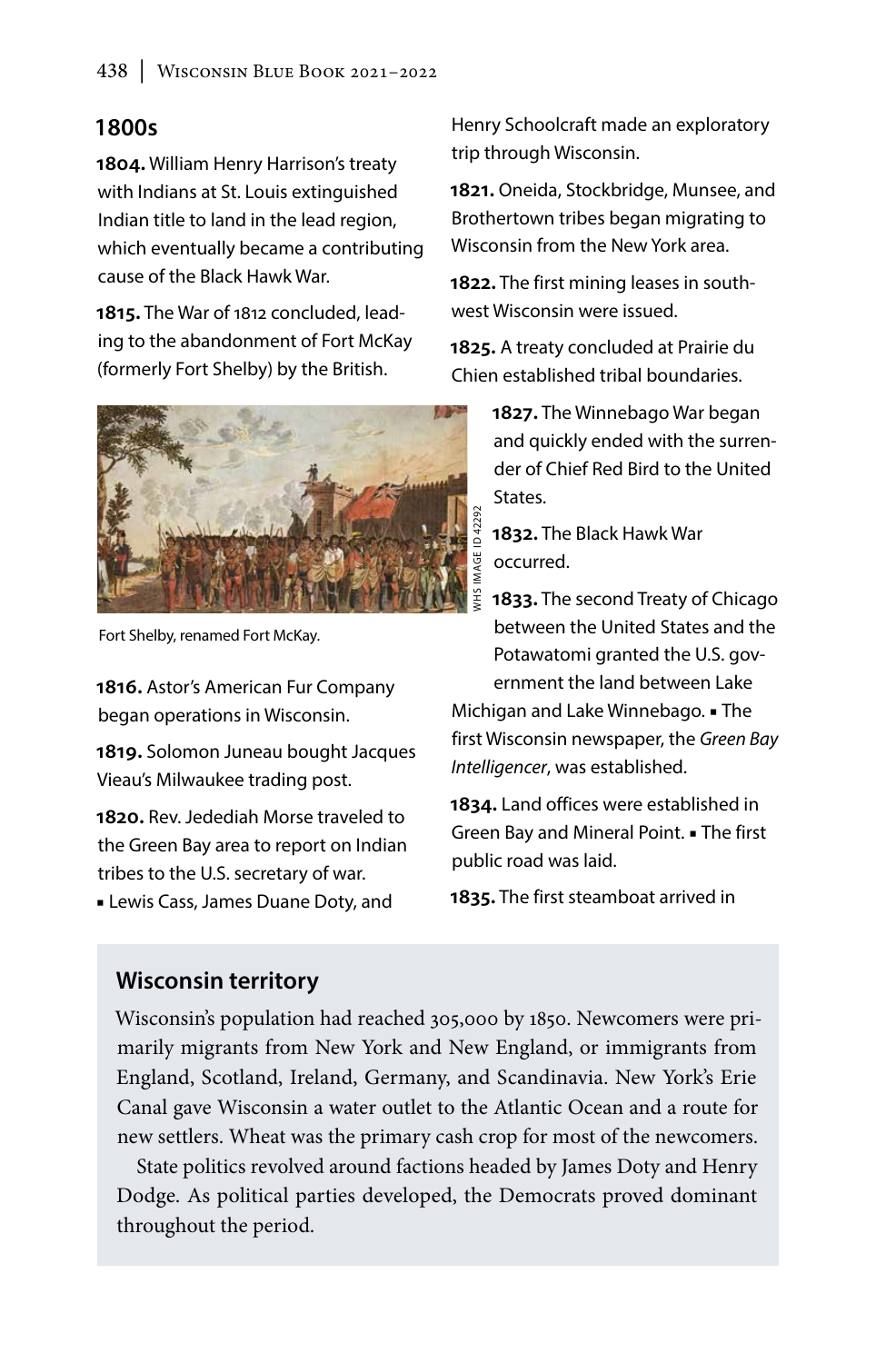# **Early statehood**

Heavy immigration continued, and the state remained largely agricultural. Slavery, banking laws, and temperance were the major political issues of the period. Despite the number of foreign immigrants, most political leaders continued to have ties to the northeastern United States, and New York state laws and institutions provided models for much of the activity of the early legislative sessions. Control shifted from the Democrats to the Republicans during this period.

Milwaukee. ■ The first bank in Wisconsin obtained its charter and later opened in Green Bay.

**1836.** President Andrew Jackson signed the act creating the Territory of Wisconsin on April 20. (Provisions of the Ordinance of 1787 were made part of the act.) ■ Henry Dodge was appointed governor by President Andrew Jackson. ■ The first session of the legislature was held, and Madison was chosen as the permanent capital. (The capital had initially been located in Belmont.) ■ Madison was surveyed and platted.

**1837.** Construction on the first capitol building began. ■ The Panic of 1837 drove territorial banks to failure and initiated a five-year economic depression. ■ The Winnebago Indians ceded all claims to land in Wisconsin. ■ Imprisonment for debt was abolished.

**1838.** The territorial legislature met in Madison. ■ The Milwaukee & Rock River Canal Company was chartered to create a canal connecting Lake Michigan to the Rock River and, accordingly, a waterway to the Mississippi River.

**1841.** James D. Doty was appointed governor by President John Tyler.



WHS IMAGE ID 27886 WHS IMAGE ID 27886

Yellow Thunder of the Winnebago tribe.

**1842.** Legislator James Vineyard shot and killed fellow legislator Charles Arndt in the capitol.

**1844.** Nathaniel P. Tallmadge was appointed governor by President Tyler. ■ The Wisconsin Phalanx, a utopian commune, was established in Ceresco (later annexed by Ripon).

**1845.** Dodge was reappointed governor by President James Polk. ■ Mormons settled in Voree (near Burlington). ■ Swiss immigrants founded New Glarus.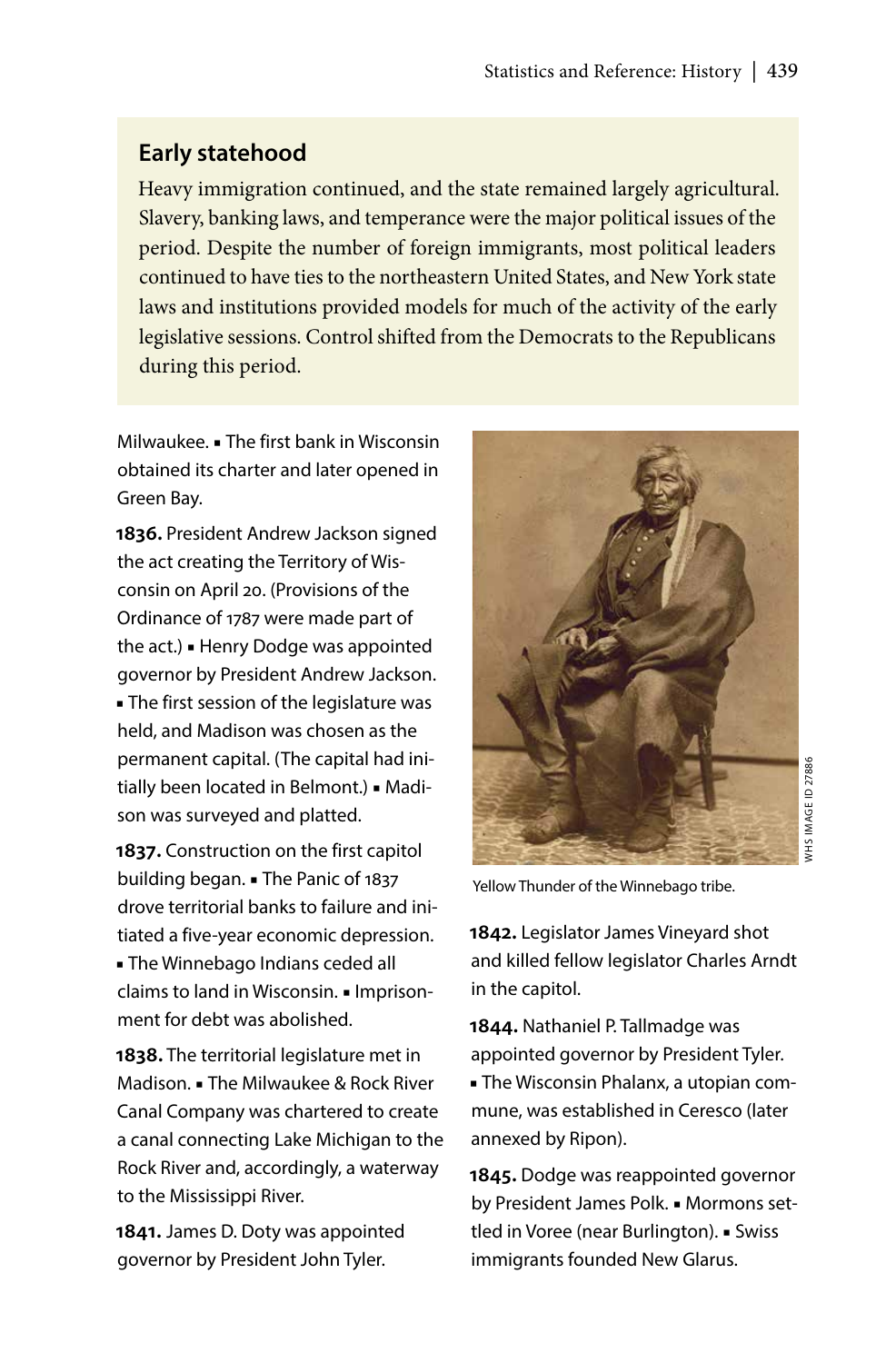**1846.** Congress passed the enabling act for the admission of Wisconsin as state. ■ The first constitutional convention met in Madison.

**1847.** The first proposed state constitution was rejected by the people. A second constitutional convention was held.

**1848.** The second proposed state constitution was adopted. ■ President Polk signed a bill on May



Governor Nelson Dewey. WHS IMAGE ID 117519

29 making Wisconsin a state.

■ The legislature met on June 5, and Governor Nelson Dewey was inaugurated June 7. ■ The University of Wisconsin was founded. ■ Largescale German immigration began.

**1849.** A school code was adopted, and the first free, tax-supported, graded school with a high school was established in Kenosha. ■ The first telegram reached Milwaukee.

# **The maturing commonwealth**

After the Civil War, Wisconsin matured into a modern political and economic entity. Heavy immigration continued, with composition remaining similar to the antebellum period until the end of the century, when Poles arrived in larger numbers.

The Republican Party remained in control of state government throughout the period, but was challenged by Grangers, Populists, Socialists, and Temperance candidates in addition to the Democratic Party and dissidents within the Republican Party. Temperance, the use of foreign languages in schools, railroad regulation, and currency reform were major political issues in the state.

In the 1880s and 1890s, dairying surpassed wheat culture to become the state's primary agricultural activity, with the University of Wisconsin's agricultural school becoming a national leader in the field of dairy science. From the 1870s to the 1890s, lumbering prospered in the north, accounting for one-fourth of all wages paid in the state at its peak. During the same period, Milwaukee developed a thriving heavy machinery industry, and the paper industry emerged in the Fox River Valley. The tanning and the brewing industries were also prominent.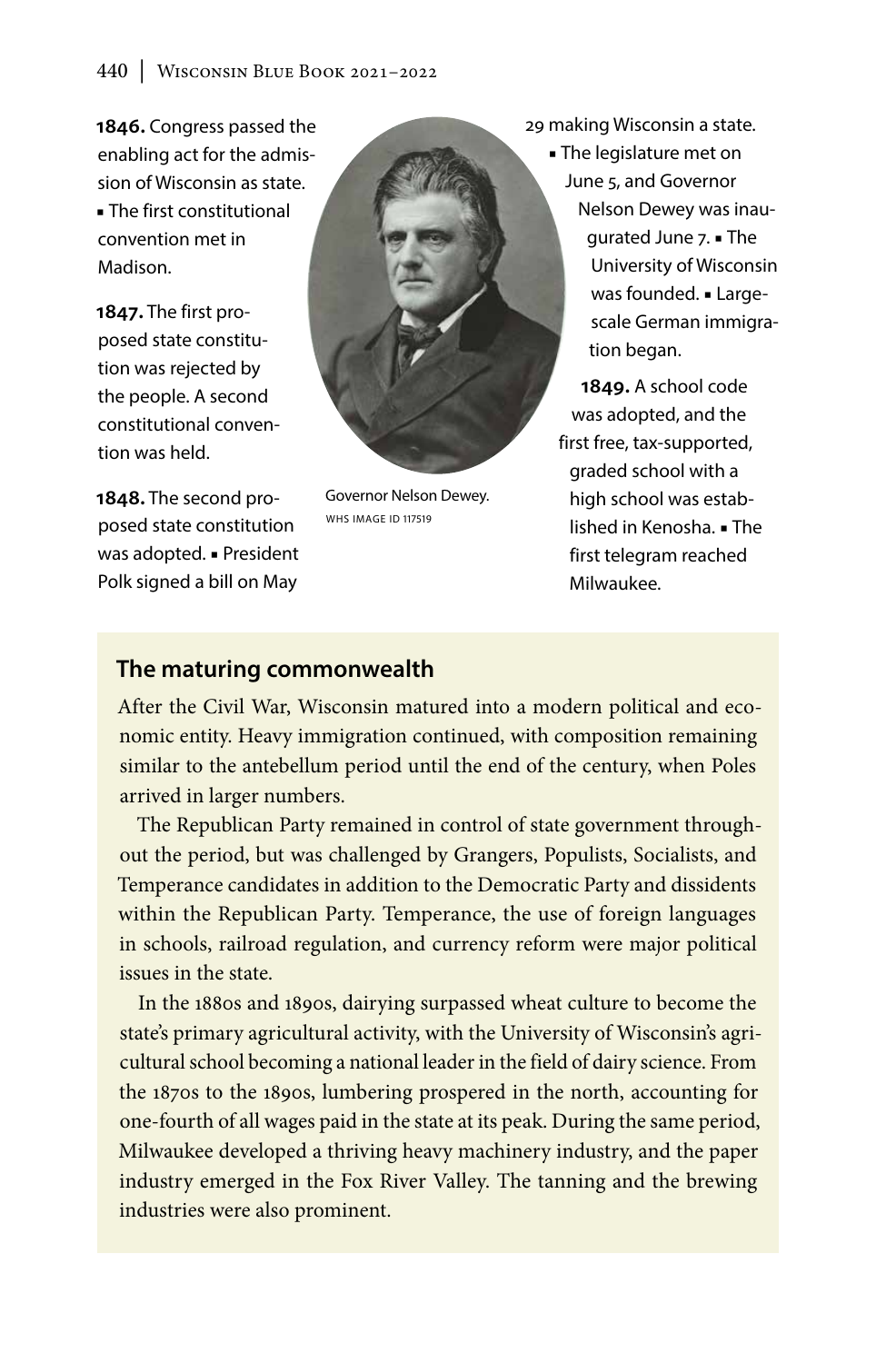**1850.** The state opened the Wisconsin Institute for Education of the Blind at Janesville.

**1851.** The first railroad train ran from Milwaukee to Waukesha. ■ The first state fair was held in Janesville.

**1852.** The Wisconsin School for the Deaf opened in Delavan. ■ Prison construction begun at Waupun.



Art class at the State School for the Deaf.

**1853.** Capital punishment was abolished following the controversial execution of John McCaffary in 1851.

**1854.** The Republican Party formed in Ripon. ■ The first class graduated from the University of Wisconsin. ■ Joshua Glover, a fugitive slave, was arrested in Racine, and the Wisconsin Supreme Court, in a related matter, declared the Fugitive Slave Law of 1850 unconstitutional. ■ The Milwaukee and Mississippi Railroad reached Madison.

**1856.** Two candidates claimed themselves winners of a contested gubernatorial race. Coles Bashford took office

only after acting Governor William Barstow was found to have committed election fraud.

**1857.** The first passenger train reached Prairie du Chien, connecting Milwaukee with the Mississippi River.

**1858.** Legislators uncovered bribery by former Governor Bashford and other members of the 1856 Legislature.

**1859.** Abraham Lincoln spoke at the state fair in Milwaukee.

**1861.** The U.S. Civil War began. ■ A bank riot occurred in Milwaukee. ■ The office of county superintendent of schools was created.

**1862.** Governor Louis P. Harvey drowned. ■ Draft riots occurred.

**1864.** Chester Hazen founded the state's first cheese factory in Ladoga.

**1865.** The U.S. Civil War ends. Approximately 96,000 Wisconsin soldiers served in the war, and 12,216 died.

**1866.** The Platteville Normal School (University of Wisconsin-Platteville) opened as the first teacher preparation institution in the state. ■ The legislature formally named the University of Wisconsin a land-grant institution and incorporated an agricultural department.

**1871.** The Peshtigo fire resulted in over 1,000 deaths—the most fatalities by fire in U.S. history.

**1872.** The Wisconsin Dairymen's Association organized in Watertown.

**1873.** Milwaukee newspaper publisher and Wisconsin legislator Christopher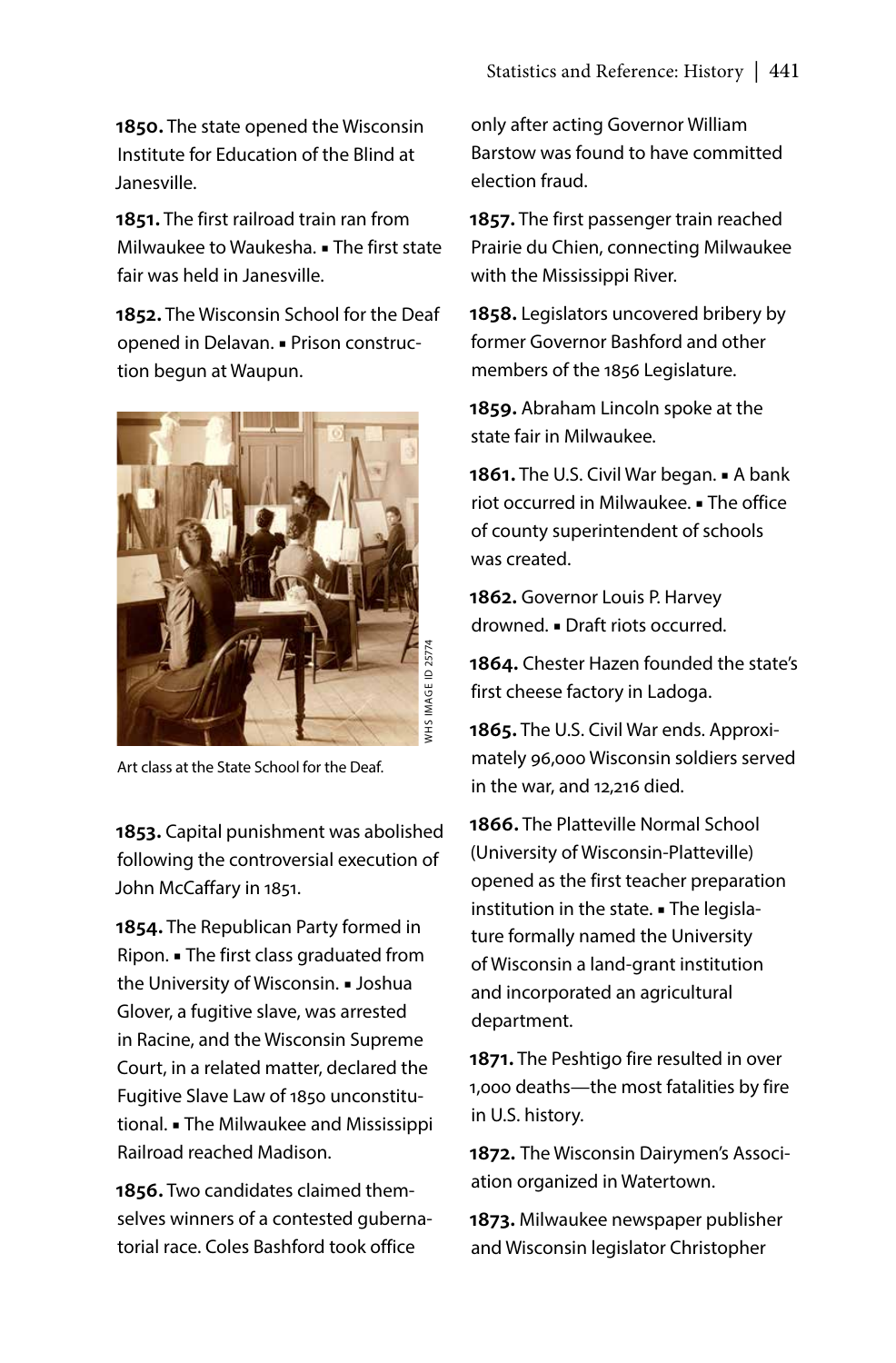### **The progressive era**

The state's prominent role in the reform movements that swept the country at the beginning of the century gave Wisconsin national fame and its first presidential candidate. Republicans controlled the state legislature, but the Progressive and Stalwart factions fought continually for control of the party. Milwaukee consistently sent a strong Socialist contingent to the legislature.

Large-scale European immigration ended during this period, but ethnic groups retained strong individual identities and remained a significant force in the politics and culture of the state. Of those groups, Germans faced disproportionate suspicion and hostility during the two world wars.

Heavy machinery manufacturing, paper products, and dairying continued to drive the state economy. Meanwhile, lumbering faded in importance and brewing ground to a halt with the onset of Prohibition.

Latham Sholes invented the typewriter. ■ The Patrons of Husbandry, an agricultural organization nicknamed the Grangers, helped elect William R. Taylor as governor.

**1874.** The Potter Law, which limited railroad rates, was enacted—only to be repealed two years later.

**1875.** A free high school law was enacted. ■ The State Industrial School for Girls was established in Milwaukee. ■ Republican Harrison Ludington defeated Governor Taylor. ■ Oshkosh, a leader in the lumber trade, was almost destroyed by fire.

**1876.** The community of Hazel Green was destroyed by a tornado.

**1877.** John Appleby developed and later patented a device to bind bundles of grain with twine, a significant contribution to automating agricultural production.

**1882.** The Wisconsin Constitution was

amended to make legislative sessions biennial. ■ The world's first hydroelectric plant was built in Appleton.



World's first hydroelectric plant in Appleton.

**1883.** Fire at the Newhall House in Milwaukee killed 71—the country's most lethal hotel fire. ■ The south wing of the capitol extension collapsed; seven were killed. ■ The legislature established the Agricultural Experiment Station at the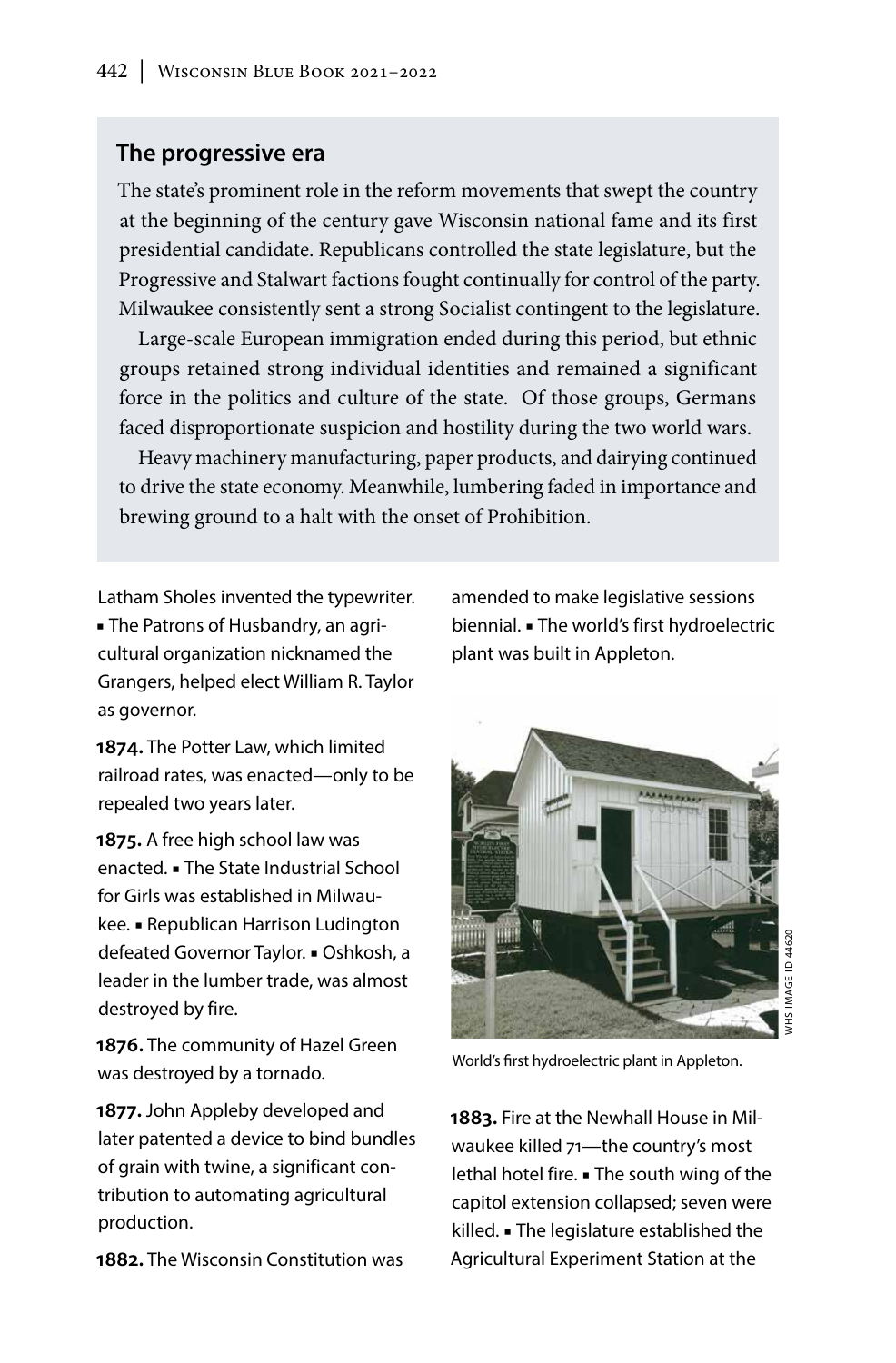University of Wisconsin. ■ Wisconsin first observed Arbor Day.

**1885.** Gogebic iron range discoveries made Ashland a major shipping port.

**1886.** Strikes related to the eight-hour work day movement in Milwaukee culminated in confrontation with the militia at Bay View; five were killed. ■ The University of Wisconsin established an agricultural short course.

**1887.** Marshfield was almost destroyed by fire.

**1889.** The Bennett Law, requiring classroom instruction in English, passed but was repealed two years later after bitter opposition from German Protestants and Catholics. ■ In the "Edgerton Bible case," the Wisconsin Supreme Court prohibited reading and prayers from the King James Bible in public schools. ■ Former Governor Jeremiah Rusk became the first U.S. secretary of agriculture.

**1890.** Stephen M. Babcock invented an easy and accurate test for milk butterfat content.

**1893.** The Wisconsin Supreme Court ordered the state treasurer to refund to the state interest on state deposits, which had customarily been retained by treasurers.

**1897.** Corrupt practices legislation was enacted to regulate caucuses and prohibit bribery of voters. ■ The Wisconsin Tax Commission was created.

**1898.** Wisconsin sent 5,469 men to fight in the Spanish-American War, suffering 134 losses.



WHS IMAGE ID 5585 VHS IMAGE ID 5585

Dr. Stephen Babcock with butterfat tester.

**1899.** A new law prohibited railroads from giving public officials free rides. ■ The New Richmond Tornado, the deadliest ever recorded in Wisconsin, killed 117 people.

#### **1900s**

**1900.** Interstate Park, Wisconsin's first state park, was established near St. Croix Falls.

**1901.** The first Wisconsin-born governor, Robert M. La Follette, was inaugurated. ■ Agricultural education was introduced into rural schools. ■ The Legislative Reference Library, which served as a model for other states and for the Library of Congress, was established and later renamed the Legislative Reference Bureau.

**1904.** A referendum vote approved popular election of primary candidates for state-level offices (in place of selection by party leaders). ■ The state capitol burned down, destroying many records and state artifacts.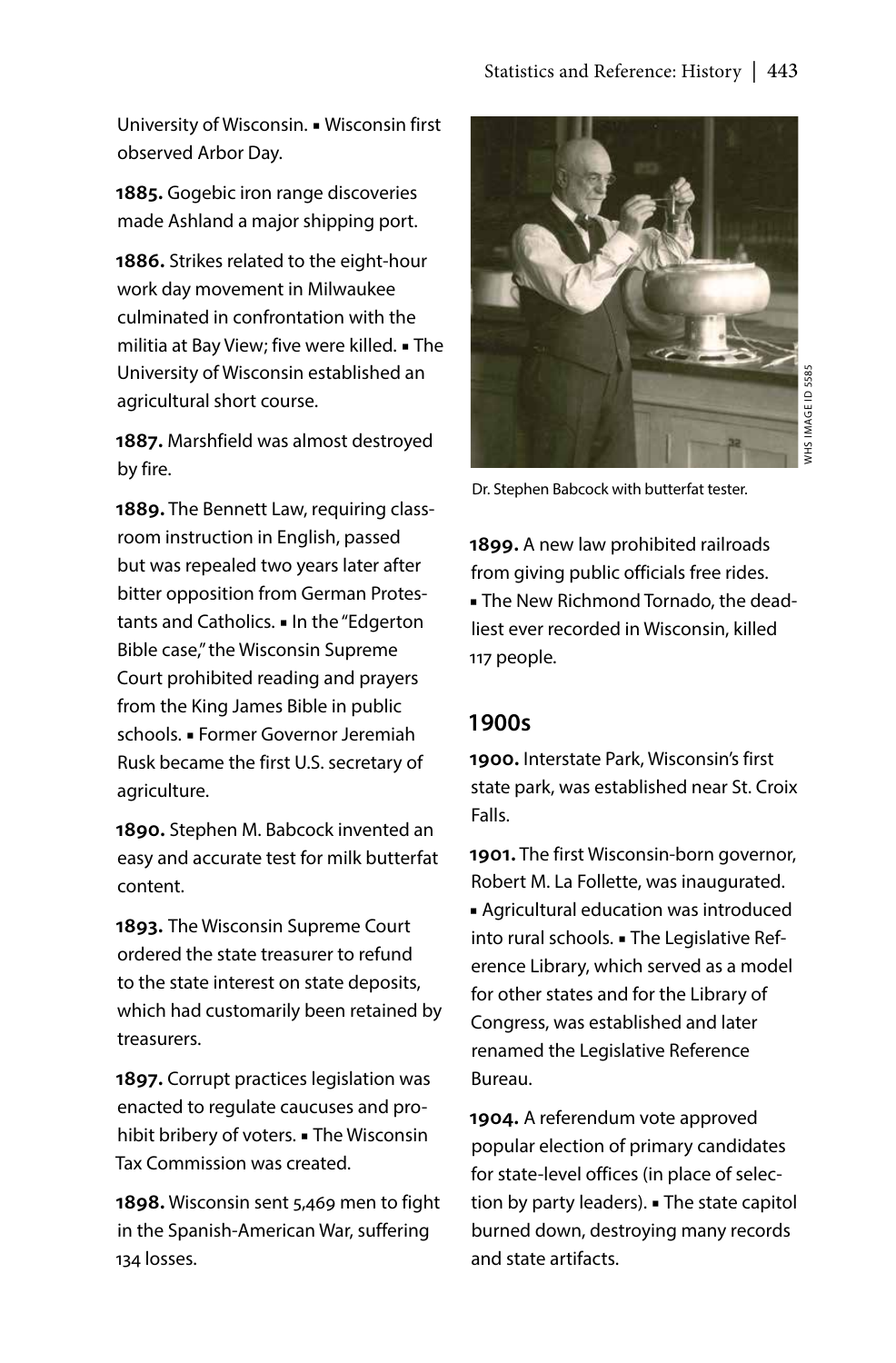

Wisconsin's first state park.

**1905.** The state civil service was established. ■ An auto license law that required residents to register their automobiles and display license plates was enacted. ■ A law was enacted that authorized the establishment of a state-owned sanitarium for tuberculosis patients. ■ The Forestry Board and Railroad Commission were created.

**1907.** Construction on the current capitol building began.

**1908.** A referendum amended the Wisconsin Constitution to permit taxing the income of individuals and corporations.

**1910.** Milwaukee elected Emil Seidel as the first Socialist mayor of a major city in the United States. ■ Eau Claire became the first Wisconsin city to adopt a commission form of government.

**1911.** The legislature enacted a bill to establish the state income tax. ■ The Workmen's Compensation Act required employer compensation for on-thejob injuries. ■ The legislature created a pension plan for public school teachers statewide. It also required every town,

city, or village with a population of over 5,000 to establish an industrial school. ■ The State Highway Commission was created to regulate the construction and inspection of highways and bridges and to ensure highways would form continuous routes. ■ The State Industrial Commission was formed to investigate and create administrative rules relating to industrial safety.

**1913.** Wisconsin ratified the Seventeenth Amendment, which provided that the people, rather than the state legislature, would directly elect U.S. senators.

**1915.** The Conservation Commission, the State Board of Agriculture, and the State Board of Education were created.

**1917.** The new capitol building was completed at a final cost of over \$7 million. ■ Wisconsin sent approximately 120,000 soldiers to serve during World War I, of which nearly 4,000 died.

■ Wisconsin was the first state to meet national draft requirements.

**1919.** Wisconsin ratified the Eighteenth Amendment, which established Prohibition, and was the first state to deliver the ratification of the Nineteenth Amendment, which granted American women the right to vote.

**1921.** Laws establishing Prohibition and equal rights for women were enacted.

**1923.** Military training at the University of Wisconsin was made optional, rather than compulsory.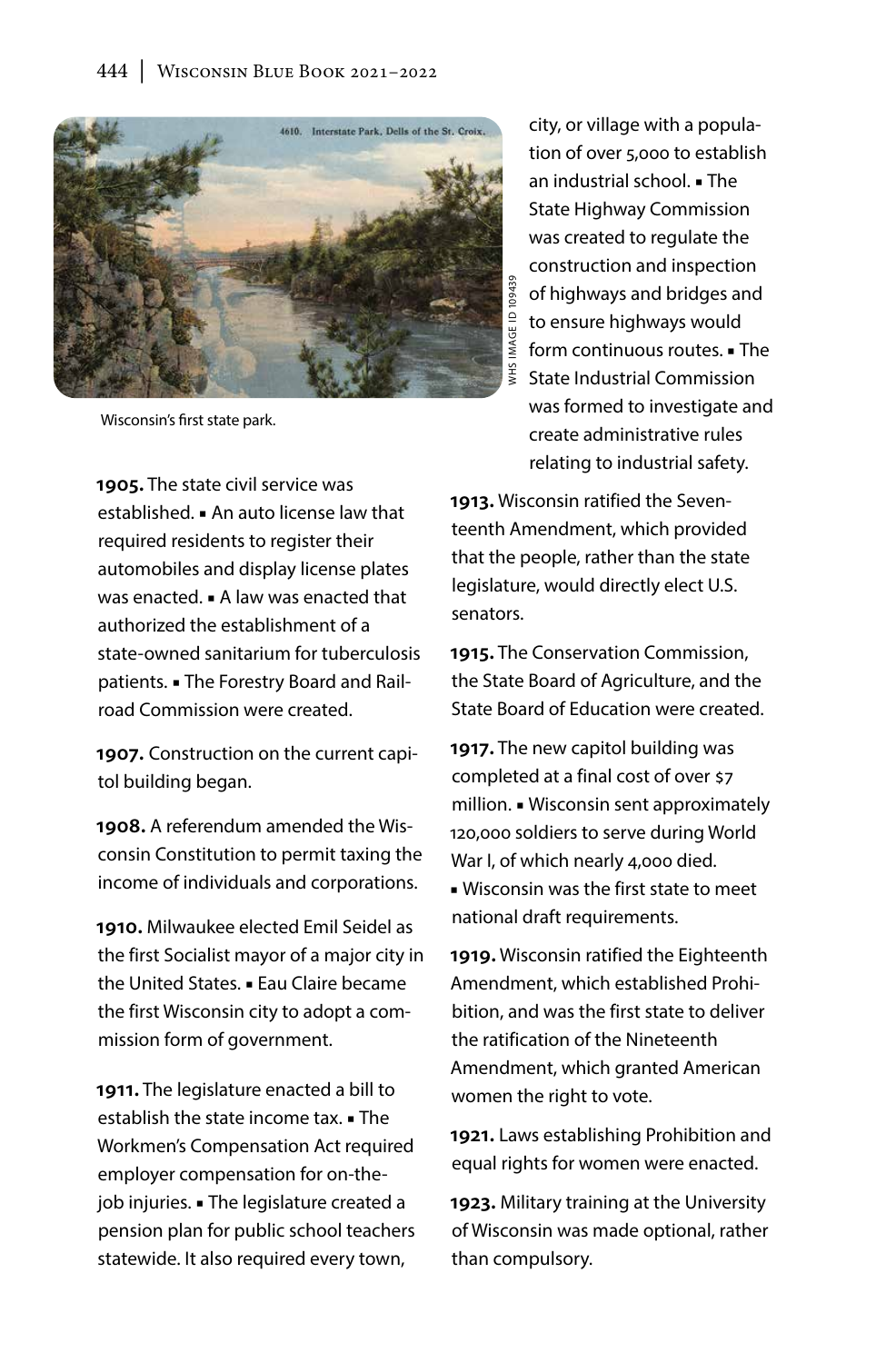### **The middle years of the twentieth century**

After the demise of the Progressives, the Democratic Party began a gradual resurgence and, by the late 1950s, became strongly competitive for the first time in over a century. As the black population grew in urban areas of the state, discrimination in housing and employment became matters of increasing concern. Other issues included the growth in the size of state government, radicalism on the university campuses, welfare programs, and environmental questions. Tourism emerged as a major industry during this period.

**1924**. Robert M. La Follette, Sr., ran for president as the Progressive Party candidate and won the state of Wisconsin.

**1925.** Professor Harry Steenbock developed a way to increase vitamin D in certain foods and prompted the formation of the Wisconsin Alumni Research Foundation to ensure that his patent would benefit the University of Wisconsin.

**1929.** The legislature repealed all Wisconsin laws enforcing Prohibition.

**1933.** Dairy farmers orchestrated strikes to protest low milk prices. ■ Wisconsin voted for the repeal of the Eighteenth Amendment (Prohibition).

**1941–45.** Wisconsin sent over 330,000 to serve in World War II (including approximately 9,000 enlisted women), of whom about 8,000 died.

**1946.** The Wisconsin Progressive Party dissolved and rejoined the Republican Party.

**1948.** Wisconsin's Centennial Year.

**1949.** The legislature enacted a new formula for the distribution of state educational aids and classified school districts for this purpose.

**1950.** Approximately 132,000 Wisconsinites served during the Korean Conflict, and 747 died.

**1935.** A researcher from the Forest Prod-

ucts Laboratory in Madison helped convict the kidnapper and murderer of Charles Lindbergh's son in 1932.

**1942.** Governor-elect Orland Loomis died; the Wisconsin Supreme Court decided that Lieutenant Governor Walter Goodland would serve as acting governor.

Wisconsin Centennial postage stamp.

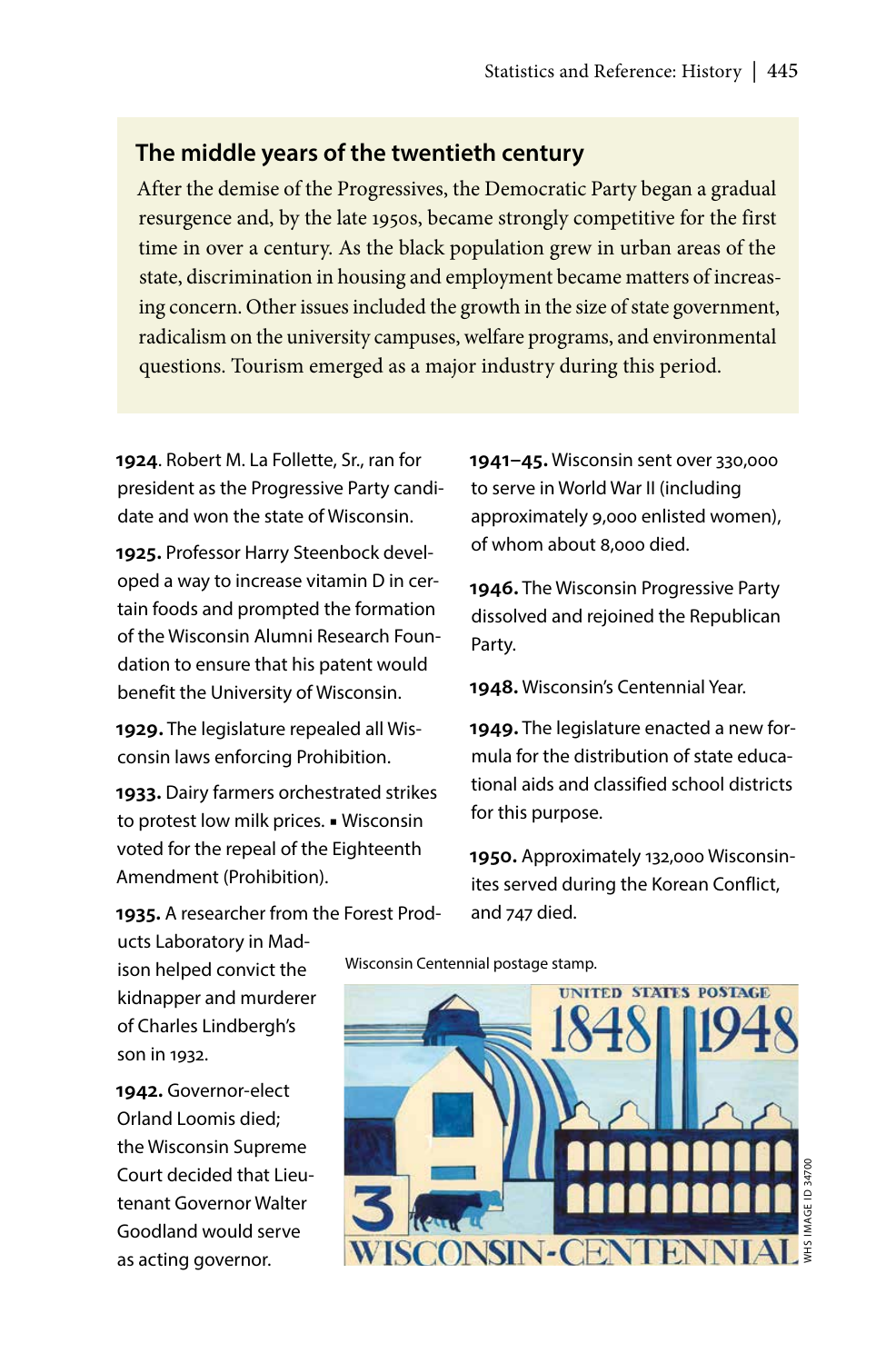

Korean War Veteran Corporal Albert Griffin.

**1951.** Legislative districts were reapportioned to reflect the rapid growth of urban populations.

**1957.** A new law prohibited lobbyists from giving anything of value to a state employee.

**1958.** Professor Joshua Lederberg, a geneticist at the University of Wisconsin, won the Nobel Prize in Physiology or Medicine.

**1959.** Gaylord Nelson, the first Democratic governor since 1933, was inaugurated. ■ The Circus World Museum was established in Baraboo. ■ Famous Wisconsin architect Frank Lloyd Wright died.

**1960.** Dena Smith was elected state treasurer, becoming the first woman elected to statewide office in Wisconsin.

**1961.** The legislature initiated a longrange program of acquisition and improvement of state recreation facilities (the ORAP program). ■ Menominee became Wisconsin's 72nd county when federal supervision of the Indian tribe terminated.

**1962.** Selective sales tax and income tax withholding were enacted. ■ The Kohler Company recognized its workers' union after a record-long strike that began in 1954.

**1963.** John Gronouski, the state tax commissioner, was appointed U.S. postmaster general. ■ State expenditures from all funds for the 1963–64 fiscal year topped \$1 billion for the first time.

**1964.** The Wisconsin Supreme Court redistricted the legislative districts after the legislature and the governor failed to agree on a plan. ■ Two National Farmers Organization members were killed in a demonstration at a Bonduel stockyard. ■ The legislature enacted property tax relief for the elderly. ■ The office of county superintendent of schools was abolished, but Cooperative Educational Service Agencies (CESAs) were created to provide regional services.

**1965.** The school compulsory attendance age was raised to 18. ■ All parts of the state were placed into vocational school districts. ■ County boards were reapportioned on the basis of population. ■ A new state law prohibited discrimination in housing. ■ The capitol building, in use since 1917, was officially dedicated after extensive remodeling and cleaning.

**1966.** The 1965 Legislature held the first full even-year regular session since 1882. Governor Warren P. Knowles called the National Guard to keep order during civil rights demonstrations in Wauwatosa. ■ The Wisconsin Supreme Court upheld the Milwaukee Braves baseball team's move to Atlanta. ■ A grand jury investigation of illegal lobbying activities in the legislature resulted in 13 indictments.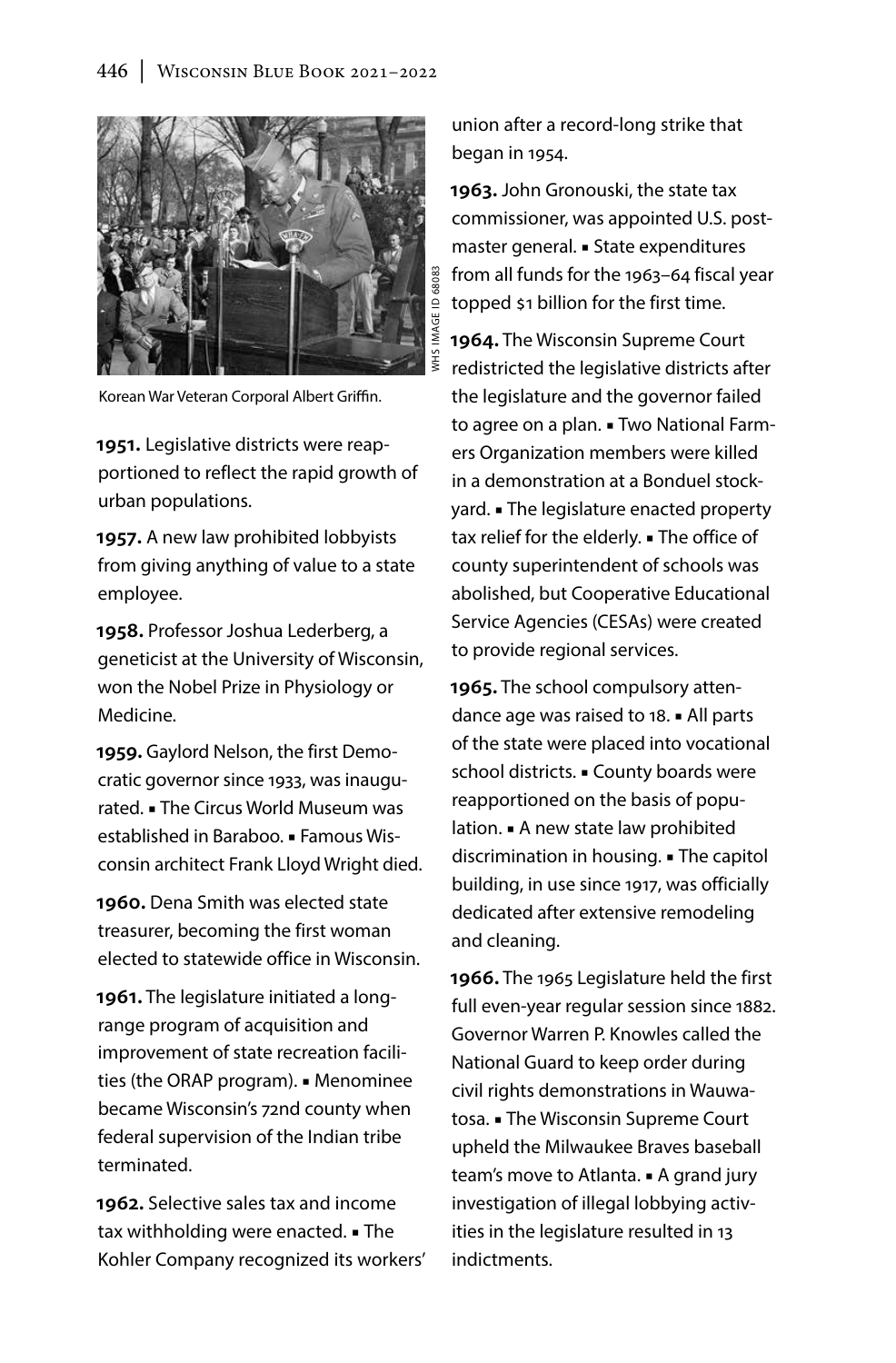

State Treasurer Dena Smith.

**1967.** The executive branch was reorganized. ■ Legislators repealed a ban on colored oleomargarine. ■ Civil disturbances broke out in Milwaukee in late July. ■ Activists advocated for a Milwaukee open housing ordinance. ■ Anti-war protests at the University of Wisconsin-Madison culminated in violence.

**1968.** A constitutional amendment permitted the legislature to meet as provided by law rather than once per biennium. ■ The State University of Wisconsin at Oshkosh expelled 94 black students who confronted administrators about civil rights issues. ■ Doctors performed Wisconsin's first heart transplant at St. Luke's Hospital in Milwaukee. ■ The first successful bone marrow transplant that was not between identical twins was performed by a team of scientists and surgeons at UW-Madison.

**1969.** Wisconsin implemented a general sales tax in place of elective sales taxes. ■ Father James Groppi led protests at the capitol on the opening day of a special legislative session on welfare and urban aids. The National Guard was called, and Groppi was cited for contempt and jailed. ■ Student strikes at UW-Madison demanded a black studies department, and the National Guard was again

# **The late twentieth century**

Democrats lost control of the senate in 1993 for the first time since 1974, and in 1995 they lost control of the assembly for the first time since 1970. Women began to be widely represented in the legislature for the first time in the 1990s.

Health care reform, welfare, the state's business climate, taxation, education, and prisons were the chief concerns of policymakers in the 1990s.

California challenged Wisconsin's dominance of the dairy industry. After an economic downturn in the 1980s, the 1990s saw a robust economy throughout most of the state, with Madison leading the entire country in employment for several months. The farm sector and brewing industry continued to experience difficulties.

Litigation and demonstrations over off-reservation resource rights of the Chippewa Indians continued throughout the 1980s, to be replaced by controversy over Indian gaming in the 1990s and into the new century.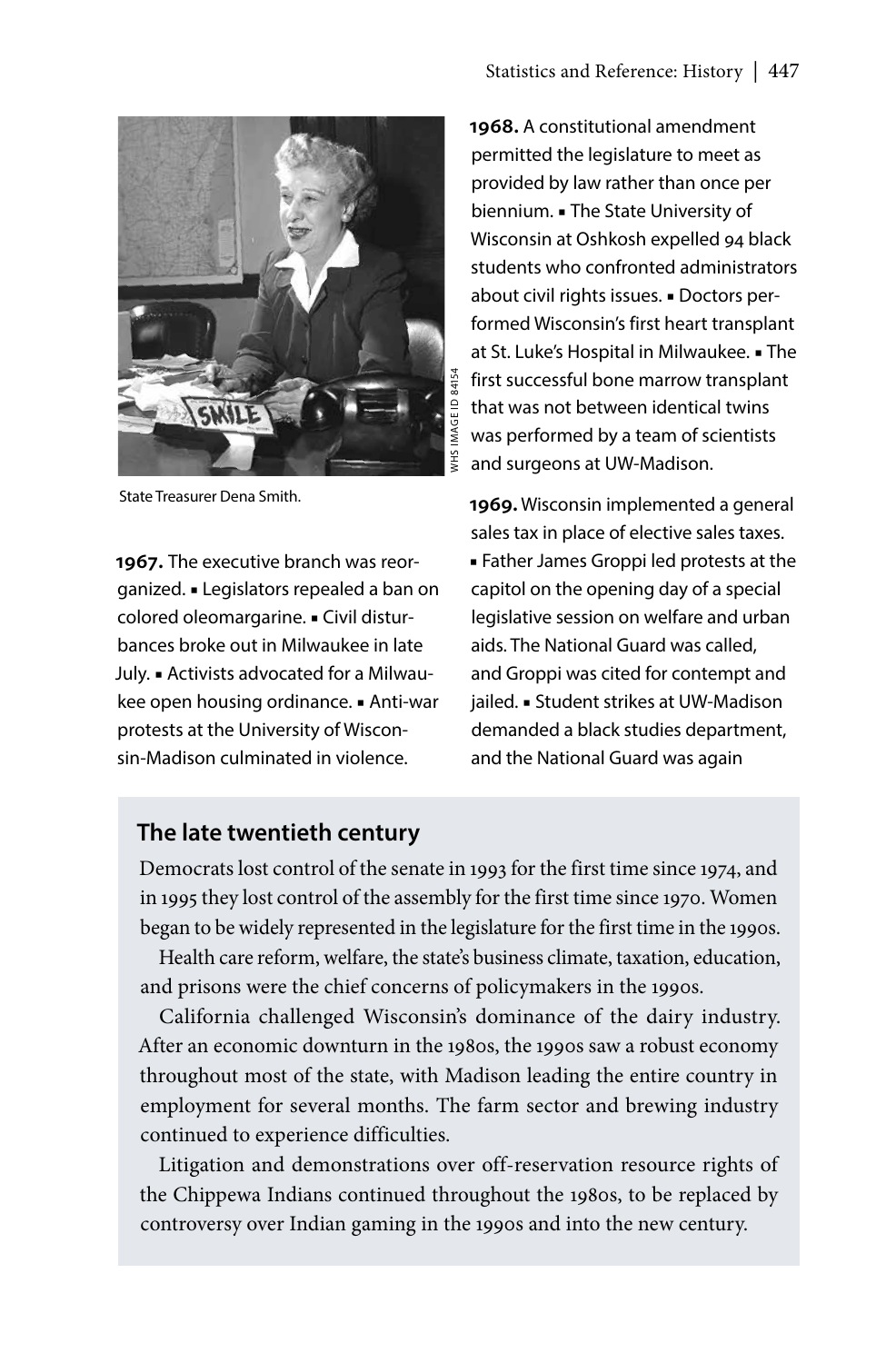

Father Groppi with civil rights activists.

activated. ■ Wisconsin Congressional Representative Melvin R. Laird was appointed U.S. secretary of defense. ■ Wisconsin's portion of the Interstate Highway System was completed.

**1970.** Anti-war protestors bombed the Army Mathematics Research Building at UW-Madison, resulting in one death. ■ "Old Main" at Wisconsin State University-Whitewater burned down in an apparent arson. ■ State constitutional officers were elected to four-year terms for the first time in Wisconsin history following a constitutional amendment ratified in 1967. ■ University of Wisconsin scientists, headed by Dr. Har Gobind Khorana, succeeded in the first total synthesis of a gene.

**1971.** The legislature enacted major shared tax redistribution, the merger of the University of Wisconsin and State University systems, and a revision of municipal employee relations laws.

**1972.** The legislature enacted comprehensive consumer protection, lowered

the age of majority from 21 to 18, required an environmental impact statement for all legislation affecting the environment, repealed the railroad full crew law, and ratified the unsuccessful "equal rights" amendment to the U.S. Constitution.

**1973.** A state constitutional VHS IMAGE ID 5295 WHS IMAGE ID 5295amendment permitting bingo was adopted. ■ Barbara Thompson became the first woman to hold the elective office of state superintendent of public instruction. ■ The 1954 Menominee Termination Act was repealed by the U.S. Congress. ■ The legislature enacted a state ethics code, repealed an oleomargarine tax, funded programs for the education of all children with disabilities, and established procedures for the

**1974.** The legislature enacted a comprehensive campaign finance act and strengthened the open meetings law. ■ Democrats swept all constitutional offices and gained control of both houses of the 1975 Legislature for the first time since 1893. ■ Kathryn Morrison became the first woman elected to the state senate. ■ The Hortonville School District fired striking teachers.

informal probate of simple estates.

**1964–75.** 165,400 Wisconsinites served in Vietnam; at least 1,161 were killed.

**1975.** Menominee Indians occupied the Alexian Brothers Novitiate. ■ The legislature made voter registration easier, established property tax levy limits on local governments, and eliminated statutory distinctions based on sex.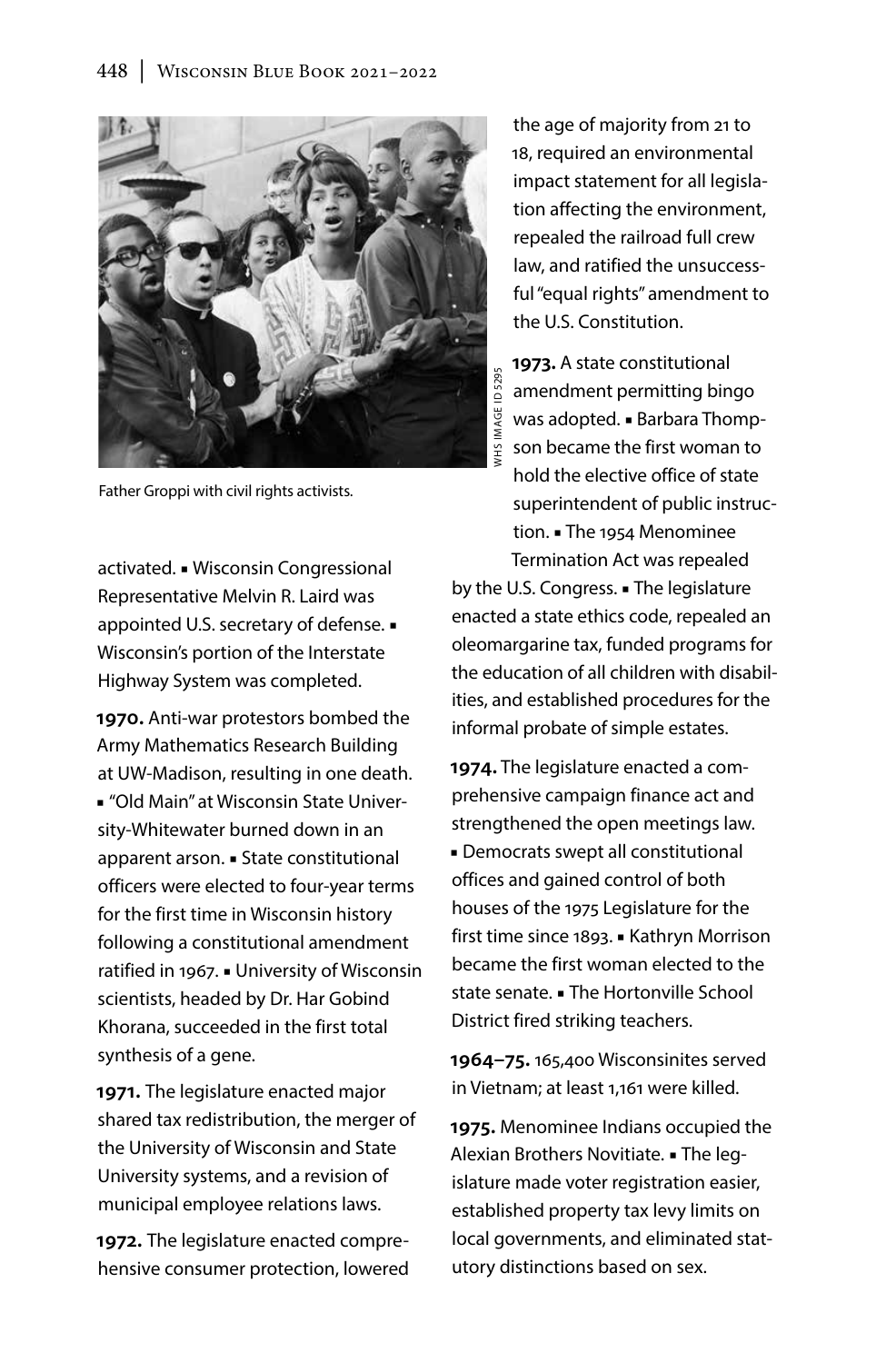■ UW-Madison scientist Dr. Howard Temin won the 1975 Nobel Prize in Physiology or Medicine. ■ Exxon discovered sulfide zinc and copper deposits near Crandon.

**1976.** A U.S. district court judge ordered the integration of Milwaukee public schools. ■ Ice storms caused \$50.4 million in damages. ■ The legislature established a system for compensating crime victims. ■ Shirley S. Abrahamson was appointed the first woman on the Wisconsin Supreme Court.

**1977.** Governor Patrick Lucey was appointed as the ambassador to Mexico, and Lieutenant Governor Martin Schreiber became the acting governor. ■ The first state employees' union strike lasted 15 days, leaving the National Guard to run Wisconsin prisons. ■ Constitutional amendments authorized raffle games and revised the structure of the court system by creating a court of appeals. ■ Legislation enacted included public support of elections campaigns,

Shirley Abrahamson takes her oath of office.



no-fault divorce, and an implied consent law for drunk driving.

**1978.** Vel Phillips, elected as secretary of state, became Wisconsin's first black constitutional officer. ■ The legislature enacted a hazardous waste management program.

**1979.** The Wisconsin Supreme Court allowed cameras in state courtrooms. ■ A constitutional amendment removed the lieutenant governor from serving as the president of the senate. ■ A moratorium on tax collections gave state taxpayers a three-month "vacation" from taxes. ■ Shirley Abrahamson became the first woman elected to the Wisconsin Supreme Court after having served by appointment for three years. ■ The legislature established a school of veterinary medicine at UW-Madison.

**1980.** Eric Heiden of Madison broke several Olympic records when he won five gold medals for ice speed skating.

- Fort McCoy housed 14,250 Cuban refugees following the Mariel boatlift.
- Former Governor Patrick Lucey ran as an independent candidate for U.S. vice president. ■ A state revenue shortfall led to a 4.4 percent cut in state spending.

**1981.** The U.S. Supreme Court ruled against Wisconsin's historic open primary. ■ The legislature enacted stronger penalties for drunk driving and changes in mining taxes.

**1982.** State unemployment hit the highest levels since the Great Depression. ■ Voters endorsed the first statewide referendum in the nation calling for a freeze on nuclear weapons. ■ Stroh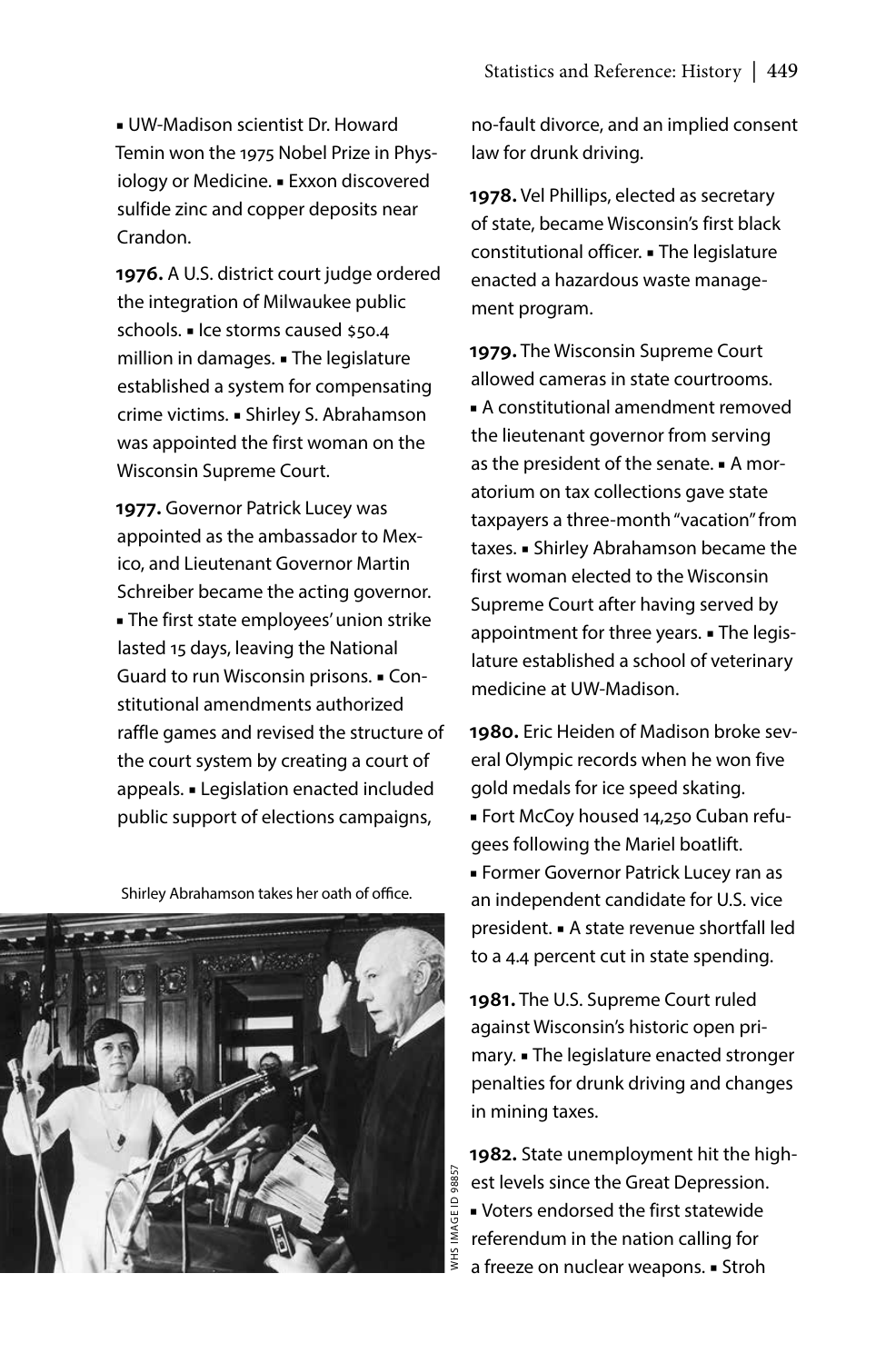Brewery Company of Detroit acquired the Schlitz Brewing Company and closed all Milwaukee operations.



Schlitz Brewing Company.

**1983.** The continued recession resulted in a budget including a 10 percent tax surcharge and a pay freeze for state employees. ■ A law raising the minimum drinking age to 19 passed (to become effective in 1985). ■ Inmates at Waupun State Prison took 15 hostages but released them uninjured the same day. ■ Laws enacted included a "lemon law" on motor vehicle warranties and changes in child support collection procedures. ■ The UW-Madison School of Veterinary Medicine enrolled its first class.

**1984.** The most powerful U.S. tornado of 1984 destroyed Barneveld, killing nine residents. ■ The Democratic Party chose presidential convention delegates in caucuses rather than by a presidential preference primary because of new Democratic National Committee rules. ■ Economic conditions began to improve from the low point of the previous two years.

**1985.** A Milwaukee plane crash killed 31. ■ A major consolidation of state banks by large holding companies occurred.

■ A state tax amnesty program was implemented for the first time.

**1986.** Farm land values fell across the state. ■ Exxon dropped plans to develop a copper mine near Crandon. ■ Legislation raised the drinking age to 21 and limited damages payable in malpractice actions. ■ Protests against Ojibwa spearfishing intensified, and some lawmakers proposed suspending or eliminating Indian hunting and fishing rights.

**1987.** Voters approved a constitutional amendment allowing pari-mutuel betting and a state lottery. ■ Laws enacted included a mandatory seatbelt law, antitakeover legislation, a gradual end to the inheritance and gift taxes, and a "learnfare" program designed to keep children of families on welfare in school.

**1988.** The first state lottery games began. ■ Chrysler Corporation's automobile assembly plant in Kenosha, the nation's oldest car plant, closed. ■ Mandatory family leave for employees was enacted.

**1989.** The legislature created the Department of Corrections, the Lower Wisconsin State Riverway, and a statewide land stewardship program.

**1990.** More than 1,400 Wisconsin National Guard and Reserve soldiers were called to active duty in the Persian Gulf crisis, and 10 died. ■ Milwaukee's homicide rate broke records, raising concerns about drugs and crime. ■ Laws enacted included a major recycling law and a Milwaukee Parental Choice voucher program for public and nonsectarian private schools.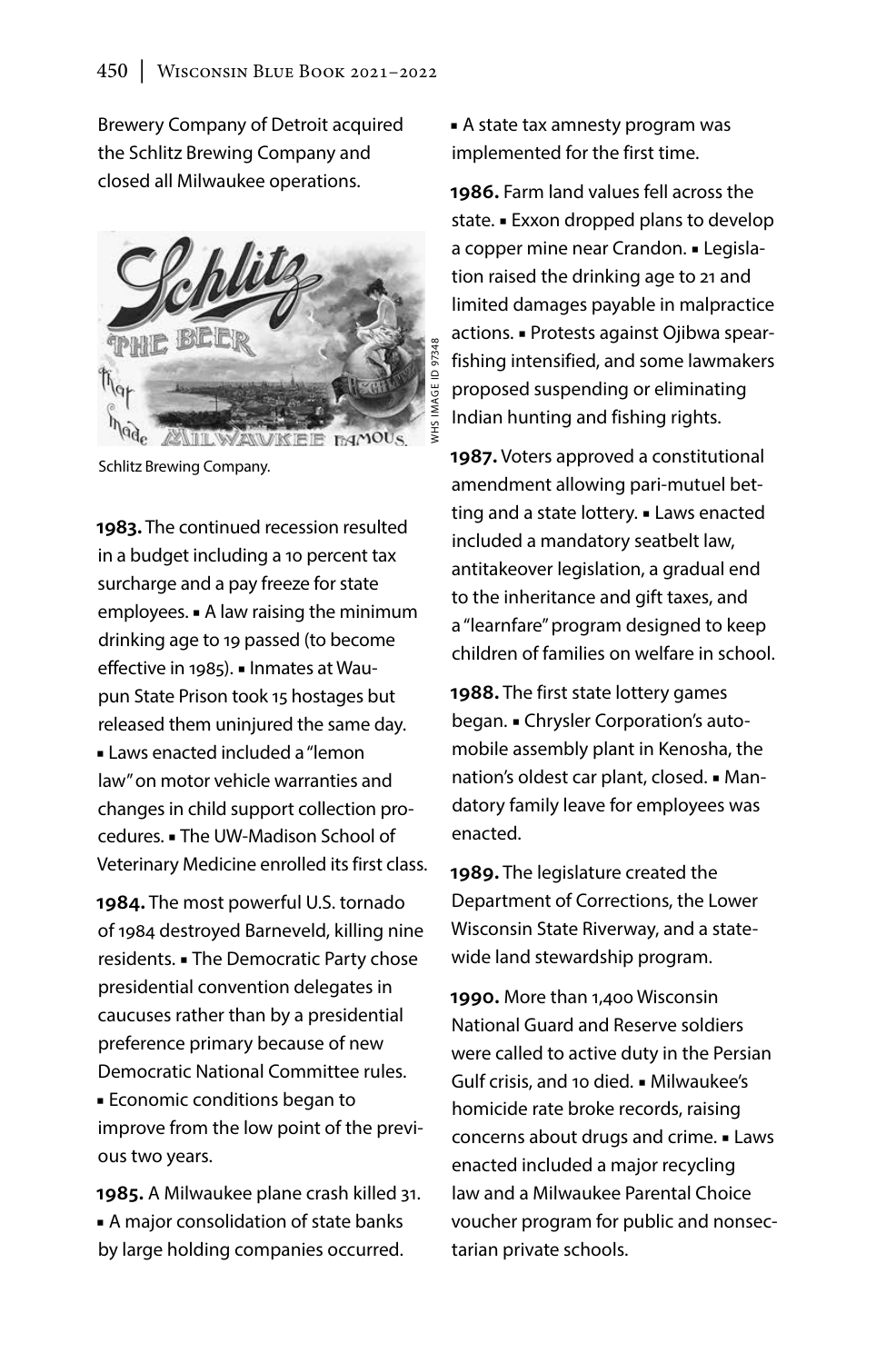**1991.** The price of milk hit its lowest point since 1978. ■ The first state-tribal gambling compacts were signed. ■ Governor Tommy G. Thompson vetoed a record 457 items in the state budget.

**1992.** A train derailed, spilling toxic chemicals and forcing the evacuation of over 22,000 people in Superior. ■ Protests at six abortion clinics in Mil-

waukee led to hundreds of arrests.

■ Laws enacted included parental consent requirements for abortion, health care reform, and the creation of a three-member Gaming Commission.

**1993.** President Bill Clinton appointed Wisconsin Congressman Les Aspin as secretary of defense and UW-Madison Chancellor Donna Shalala as secretary of health and human services. ■ Thousands in Milwaukee became ill as a result of cryptosporidium in the water supply. ■ California passed Wisconsin in milk production. ■ Republicans won control of the state senate for the first time since 1974. ■ Laws enacted included a 1999 sunset for traditional welfare programs, a cap on school spending, and

**1995.** Republicans won control of the state assembly for the first time since 1970. ■ Elk were reintroduced in northern Wisconsin. ■ A July heat wave contributed to 152 deaths.

**1996.** Governor Thompson's welfare reform plan, known as Wisconsin Works (W-2), received national attention. ■ A train derailment forced the evacuation of Weyauwega. ■ Pabst Brewing closed its 152-year-old brewery in Milwaukee. ■ Following his tie-breaking vote in favor of the new Brewers stadium, State Senator George Petak was removed from office in the first successful legislative recall election in state history.

**1997.** Workers broke ground on Miller Park, the future home of the Milwaukee Brewers.

**1998.** Tammy Baldwin became the first Wisconsin woman and first openly gay woman elected to U.S. Congress. ■ The U.S. Supreme Court upheld the constitutionality of the extension of Milwaukee Parental Choice school vouchers to religious schools. ■ Laws enacted

permission to organize limited liability companies.

**1994.** Laws enacted include the removal of about \$1 billion in public school operating taxes from property taxes, to take effect by 1997; a new framework for the Public Service Commission's regulation of telecommunication utilities; and granting towns most of the same powers exercised by cities and villages.

Artist's rendering of Miller Park Stadium.

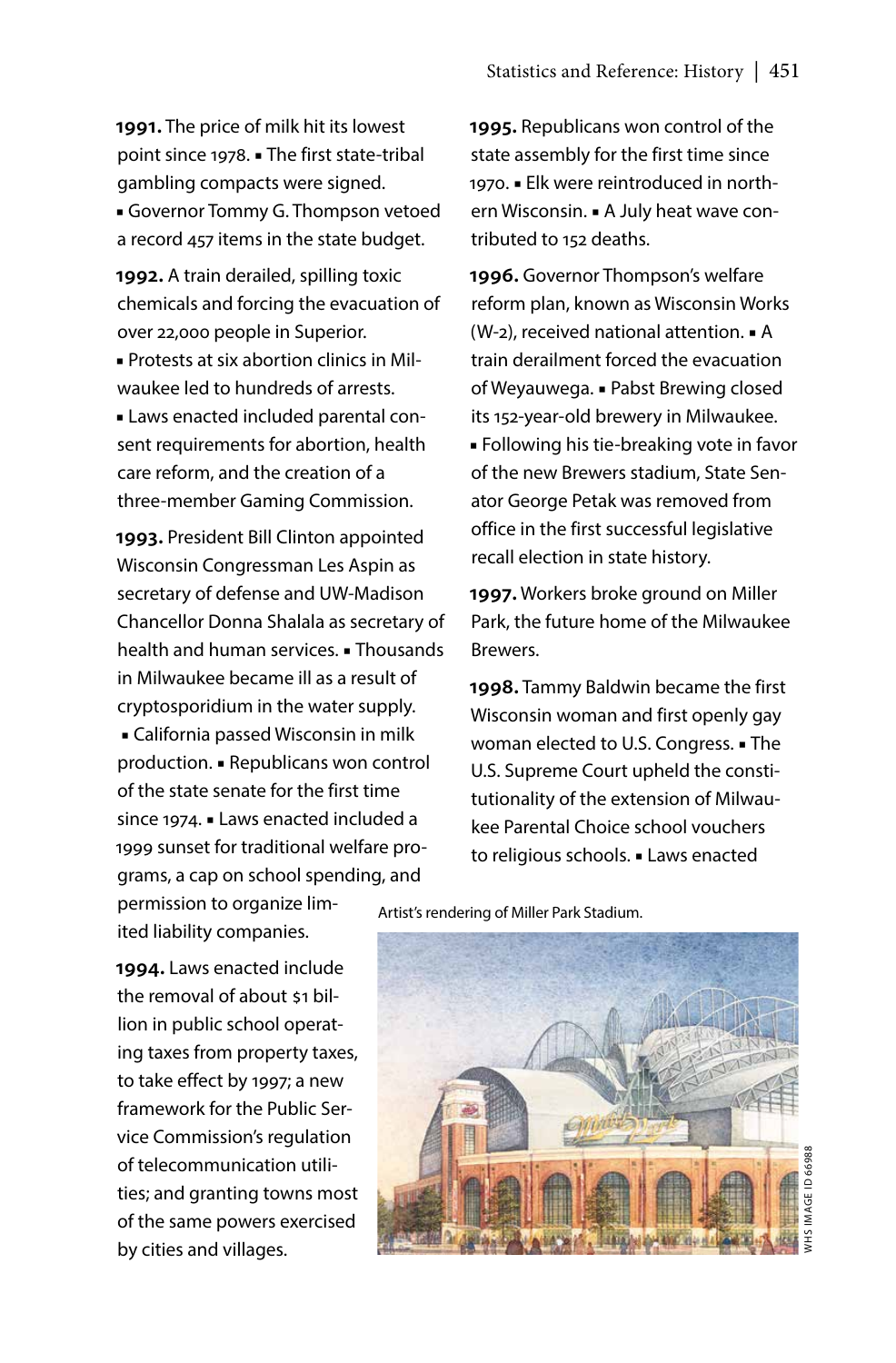included a mining moratorium, new penalties for failure to pay child support, truth-in-sentencing, and penalties for substance abuse by expectant mothers.

**1999.** Laws enacted included requirements for local comprehensive plans, graduated drivers licensing, and a sales tax rebate. ■ Supermax, the state's high security prison, opened at Boscobel. ■ State unemployment reached a record low. ■ The Department of Natural Resources began monitoring chronic wasting disease in the state's deer herd.

### **2000s**

**2000.** The legislature approved a local sales tax and revenue bonds for the renovation of Lambeau Field, home of the Green Bay Packers.

**2001.** Governor Thompson ended a record 14 years in office and became U.S. secretary of health and human services. ■ Lieutenant Governor Scott McCallum became governor and appointed State Senator Margaret Farrow as the first woman to serve as lieutenant governor. ■ Extensive Mississippi River flooding occurred. ■ Miller Park opened. ■ Laws enacted included establishing a telemarketing "no call" list, wetland protection, and the "SeniorCare" prescription drug assistance plan.

**2002.** Barbara Lawton became the first woman elected lieutenant governor, and Peggy Lautenschlager became the first woman elected attorney general. ■ The deadliest single traffic accident in state history killed 10 and injured almost 40 near Sheboygan. ■ Several state

legislators faced criminal charges following an investigation into legislative caucus staffs. ■ Milwaukee County Board members resigned or were recalled over a pension scandal.

**2003.** Jim Doyle became the first Democratic governor in 16 years. ■ Controversy over the Crandon mine ended when local Indian tribes purchased land and mining rights. ■ The renovated Lambeau Field opened. ■ State Senator Gary George became the second legislator in Wisconsin history to be recalled. ■ Wisconsin National Guard and Reserve units were activated for service in the Iraq War. • Wisconsin held its first mourning dove hunt.

**2004.** Louis Butler, Jr., became the first black justice of the Wisconsin Supreme Court. ■ The state government reduced its automobile fleet after allegations of misuse. ■ Significant legislation included a livestock facility siting law and a revision to clean air and water laws intended to spur job creation. ■ Voter turnout in the fall election was 73 percent, the highest in many years.

**2005.** The state minimum wage was increased. ■ Wisconsin experienced a record 62 tornadoes during the year, including a record 27 on August 18, when tornadoes hit Viola, Stoughton, and other communities, resulting in one death and 27 injuries. ■ Several current and former members of the legislature were convicted of illegal campaign activities.

**2006.** Immigration reform and the Iraq War were potent, divisive issues.

■ The legislature limited the use of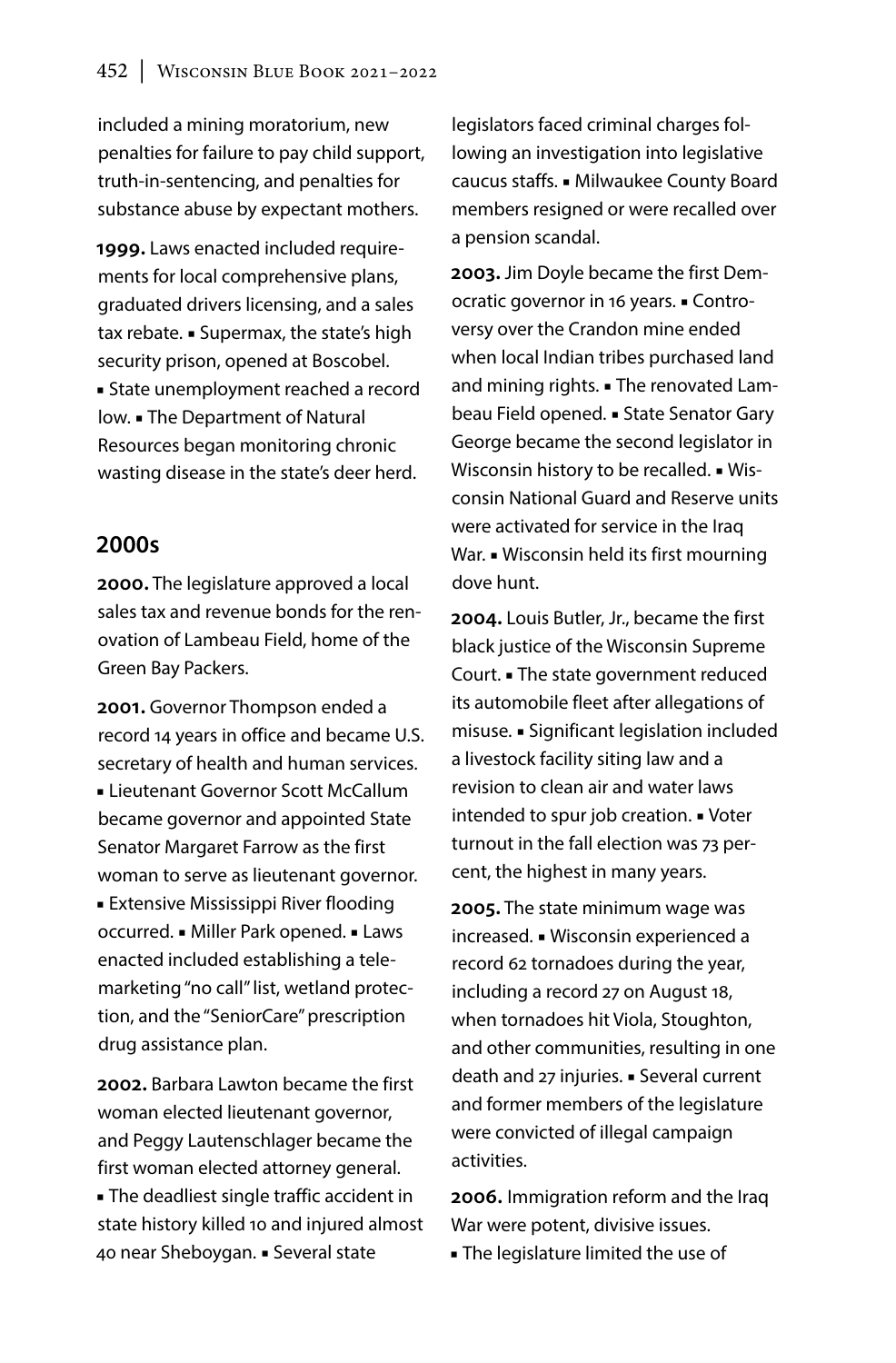condemnation power for the benefit of private individuals. ■ Voters approved a constitutional amendment limiting marriage to persons of the opposite sex. ■ An advisory referendum in favor of the death penalty was also approved by the voters.

**2007.** The legislature modified ethics laws and elections regulations.

■ Milwaukee-based Miller Brewing Company merged with Denver's Coors Brewing Company. ■ The state budget passed in late October as one of the latest budgets in state history.

**2008.** A sharp economic downturn led to rising unemployment and the closing of the General Motors plant in Janesville. ■ Louis Butler, Jr., became the first sitting Wisconsin Supreme Court justice to be defeated at the polls in 40 years, losing to Michael Gableman. ■ Severe flooding hit southern Wisconsin. ■ Flooding caused Lake Delton to drain, destroying nearby homes. ■ The Great Lakes Compact received state and federal approval, regulating the use of Great Lakes water outside its watershed.

**2009.** Democrats opened the 99th Legislature with control of the governor's office and both houses of the legislature for the first time since the 1985 session. ■ The ongoing economic crisis resulted in a projected budget deficit of \$6 billion for the next biennium. ■ More than 3,000 members of the Wisconsin National Guard prepared for mobilization to Iraq. ■ A severe influenza outbreak resulted in 47 deaths.

**2010.** Several powerful tornadoes hit southern Wisconsin, severely damaging the Old World Wisconsin historic site. ■ Republicans swept the November elections, capturing the governor's office and both houses of the legislature—the first time in over 70 years that partisan control of all three switched in the same election. ■ Governor-elect Scott Walker declined \$810 million in federal funds to build a high speed rail line between Madison and Milwaukee.

**2011.** Governor Walker's proposal to curtail collective bargaining rights for public workers led 14 Democrats to leave the state in order to deny the senate a quorum. Thousands of protesters surrounded the capitol to oppose the legislation, which was delayed for weeks before being enacted. Wisconsin remained in a state of political agitation into the summer as nine senators were the subject of recall elections; two senators were recalled. ■ The legislature enacted a legislative redistricting plan for the first time in three decades, revamped the state's economic development efforts, and expanded the parental school choice program.

**2012.** Governor Walker, Lieutenant Governor Rebecca Kleefisch, and four senators were the subject of recall elections in the wake of the 2011 collective bargaining law. ■ Walker, Kleefisch, and two senators were retained; one senator resigned; and one senator was defeated, giving the Democrats control of the senate. ■ A period of severe heat and drought occurred in June and July. ■ Republican Paul Ryan was nominated for U.S. vice president. ■ In November elections, Republicans regained control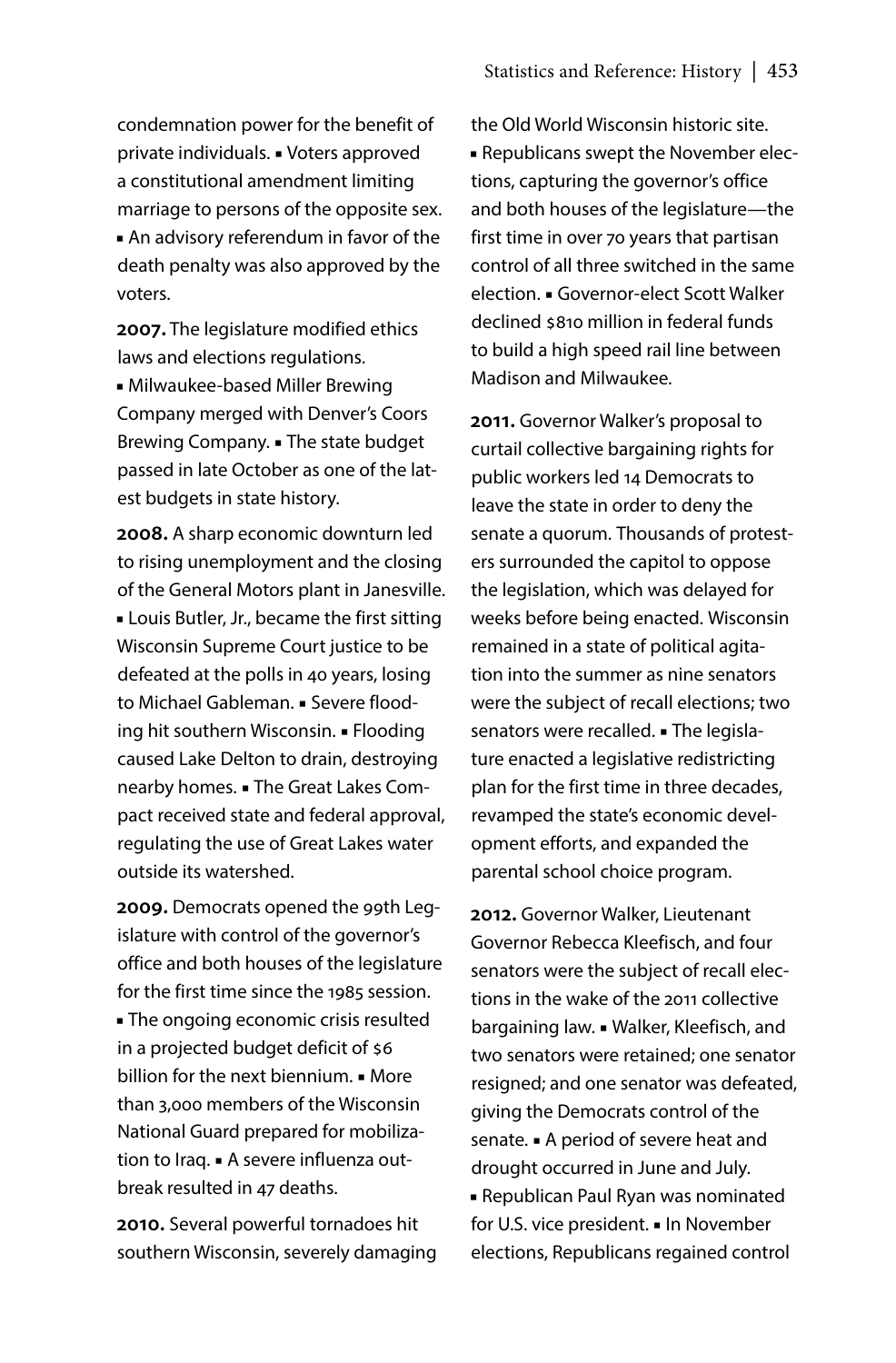of the state senate, and Tammy Baldwin became the first Wisconsin woman and first openly gay woman elected to the U.S. Senate.



Vice Presidential candidate Paul Ryan.

**2013.** The legislature revised regulations for the mining of metallic ferrous minerals, easing the way for the construction of an iron mine in northern Wisconsin's Gogebic Range. ■ Wisconsin's role as a major source of sand used in the "fracking" method of natural gas extraction presented questions for state and local quarry regulators. ■ The winter of 2013–14 was the most severe in many years.

**2014.** Voters passed a constitutional amendment requiring that transportation fund resources be used only for transportation. ■ Court rulings legalized same-sex marriage in Wisconsin. ■ The deer harvest was the lowest in 30 years. ■ Governor Walker denied the Menominee Nation permission to operate a casino in Kenosha.

**2015.** Senator Mary Lazich was elected president of the senate, becoming the

first woman to be elected presiding officer of either house of the legislature.

■ Efforts to open an iron mine in the Gogebic Range were abandoned.

■ The legislature enacted "Right to Work" legislation, raised the speed limit to 70 miles per hour on certain highways, and approved funding for a new Milwaukee Bucks arena. ■ Voters approved a constitutional amendment requiring the Wisconsin Supreme Court to elect its chief justice by majority vote. ■ Governor Walker announced his candidacy for U.S. president in July but dropped out of the race in late September. ■ Congressman Paul Ryan was elected Speaker of the House.

**2016.** The Wisconsin Elections Commission and the Wisconsin Ethics Commission replaced the Wisconsin Government Accountability Board. ■ An outbreak of Elizabethkingia meningoseptica killed 18 people. ■ In the presidential election, Republican Donald Trump became the first Republican presidential candidate to win Wisconsin since President Reagan in 1984.

**2017.** A special session of the legislature was held to consider and pass legislation to curb the opioid epidemic in the state. ■ The legislature voted to eliminate the forestry mill tax, Wisconsin's only state property tax. ■ The legislature passed a \$3 billion incentive package for Foxconn, a Taiwanese tech company that agreed to establish a large manufacturing facility in Mount Pleasant.

**2018.** Voters rejected a constitutional amendment eliminating the office of the state treasurer. ■ After hearing oral